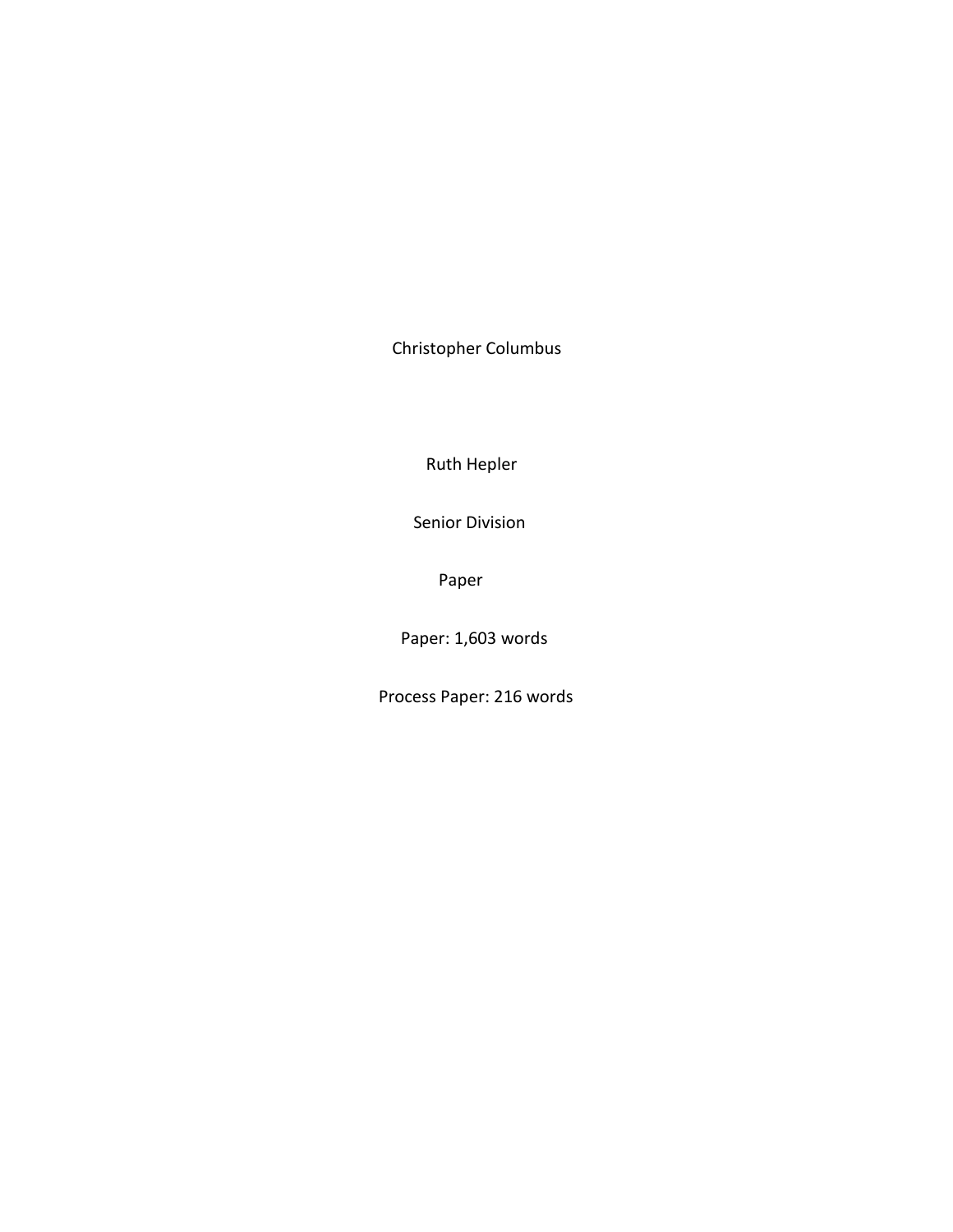Christopher Columbus was a famous explorer who traveled across the globe. People know him as someone who discovered America, but that part is not all true. When Christopher Columbus came to America there were already Native Americans living in America. Therefore, he did not technically discover it. He was born in Genoa. His family then moved to Savona not long after that. Christopher Columbus was the oldest of five. He had four siblings, three brothers and one sister. At a young age Christopher and his siblings helped his mother in their cheese stand. He started to be a navigator at a young age and found his long for travel then as well. When he was 10 years old, he started to help transport goods on the ships. Christopher also helped his father as being an apprentice in his father's wool weaving business. It wasn't before long when he decided to start something new.

When Christopher was 14, he started a new job. That job was map making and sailing. He started the sail at a very young age. Christopher Columbus eventually joined the Genoese fleet. He sailed the Mediterranean Sea with his brother. He had ship wreak off the coast in Portugal. After the wreak he stayed there with his brother and worked on map work. He also started doing bookselling. Shortly after he arrived in Portugal, he met Felipa Moniz Perestrello and began to court her. Her father was in the Atlantic Island colonizer. Christopher Columbus and Felipa Moniz Perestrello got married in 1478. After marrying Felipa he moved up in his classes. He became wealthier and rose in the world trade. In 1480 they had there first born, a son named Diego. Soon after that they returned to Lisbon and Christopher began to help his father-in-law in charts and information involving the Atlantic voyages. Christopher Columbus got more excited about the ocean and traveling. Having him study these things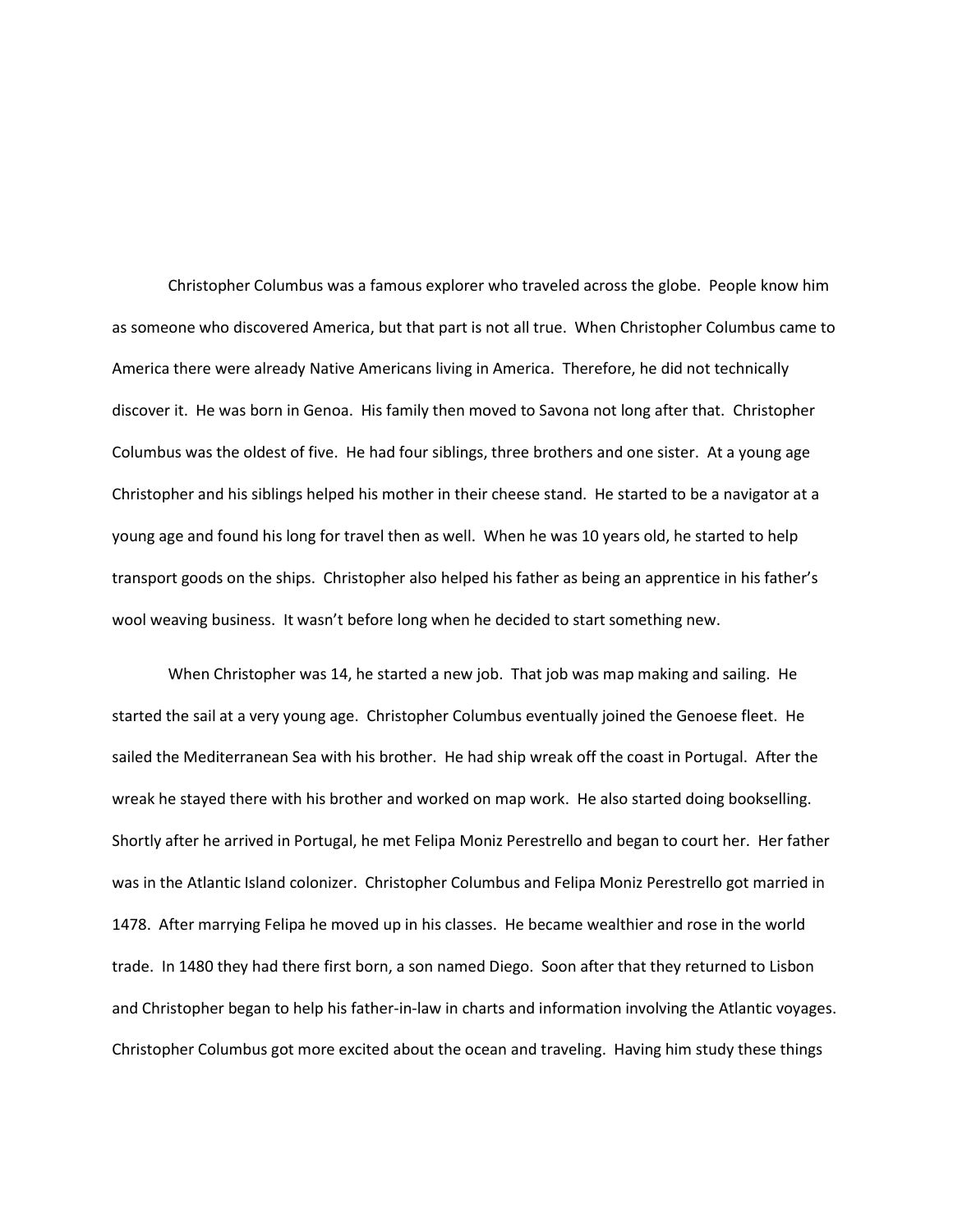made him want to travel even more. He began to read more and more about the currents and how the ocean works.

Columbus found a letter that dated from the 1474. In 1477 he sailed to England. In the letter Marco Polo and others talked about a way to sale by traveling to the East by sailing west from Europe. In this letter was a map. Columbus interest grew in sailing west across Atlanta and directly to Asia. On August 3, 1492, Columbus departed from the mainland, Spain. He was in command of three different ships. Columbus had many roles to make sure they were going the right way but also that everything was running smoothly. Columbus sailed to Atlanta and studied about the opened ocean navigations. On his voyage that is well known in 1492. He promised gold to whoever found the land first. Columbus renamed the island Espanola, Hispaniola. Hispaniola means little Spain but is the second largest island in the West Indies. It is now divided into the Republic of Haiti in the west as well as the Dominican Republic in the east. The Santa Maria ran aground and sank. This forced him to leave around 39 people behind; and leaving these men behind with instructions to trade for the gold. Once he found the new land the people were grateful. The king and queen were happy with what had happened. They then made him the governor of the established government in Santo Domingo. Christopher Columbus's brother Bartholomew Columbus was the first to find Santo Domingo in 1496.

Columbus had a heart for the ocean and sailing. Most people say he is a believer of God. He used his talents that God blessed him with and did many incredible things. He discovered know things and places and learned a lot about the ocean tides. Columbus was one of few to also say that the earth was round. When everyone else said the earth was flat. He said he would reach India by sailing west. Columbus said he would be able to do so by crossing the ocean west of Spain. Columbus took a voyage in 1497 to North America, he went with Henry VII of England. On this voyage to North America, he took six ships. The six different ships were there for a reason. Three of the ships were there for supplies that they would need in the future. The other three ships went on another route towards Orient, and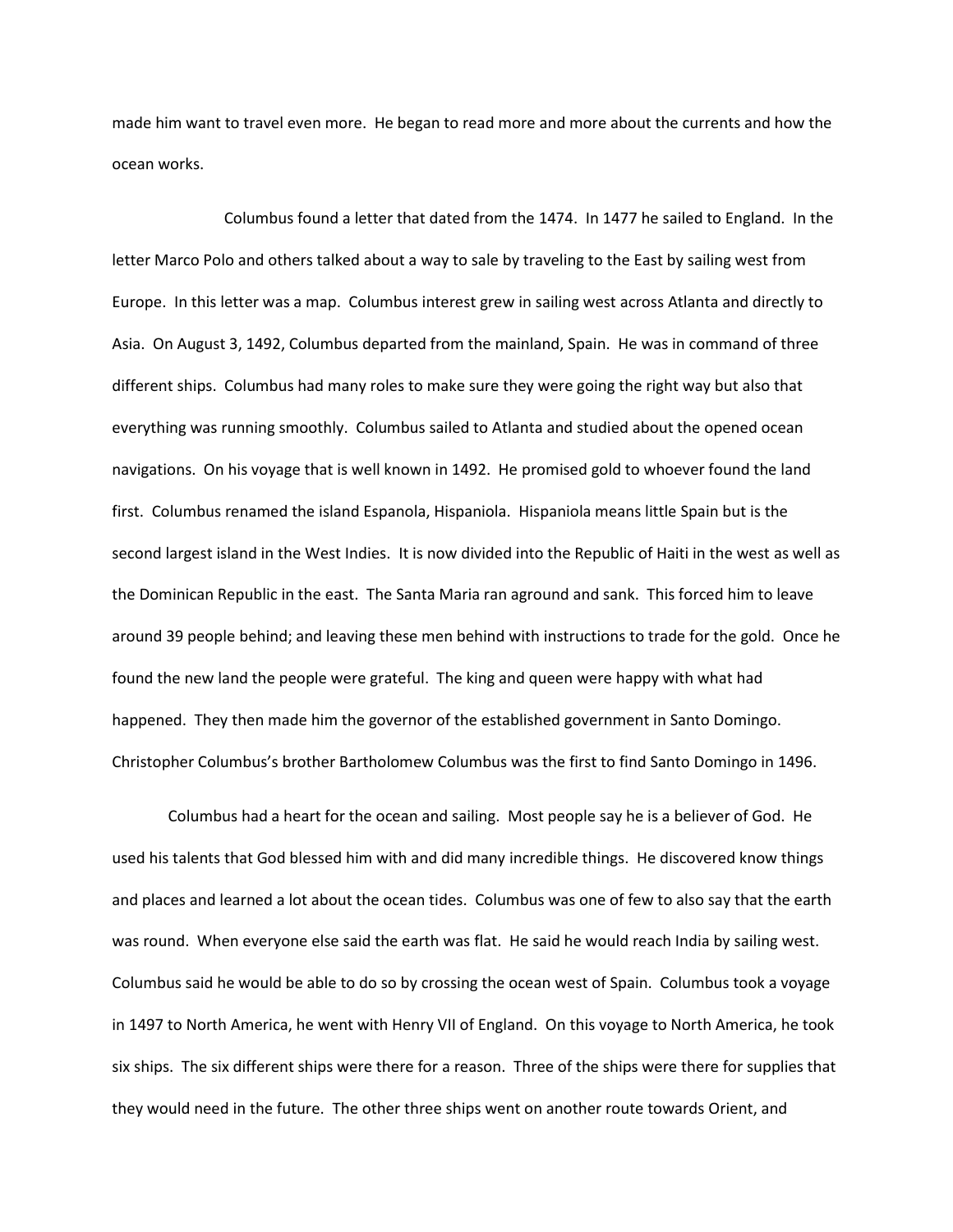Columbus thought he would find this place which is why he made sure to go in the direction to accomplish that. When Columbus had a desire for something, or when he wanted to find a new place, he wanted to explore, and he would do everything in his power to make that possible. He was not known to be a person that would give up. He would keep chasing his dreams, but also try to be someone to make an impact int the world and explore new places for us today. He had a heart for the ocean that everyone is familiar with. But it wasn't something he was forced into as a kid, this was something he enjoyed doing in his life. He enjoyed what he did, which made it so much easier to try and accomplish things and find the new lands.

In May of 1498, Columbus sailed west of the Atlantic. At this point Columbus was a little familiar with the Atlantic because he has been their multiple times by now. Once he returned to the Hispaniola settlement there was a bloody revolt some say. Columbus and his brothers had some mismanagement at the time. Columbus was still searching for the gold and was not successful yet. In 1499, the king and queen of Spain were not happy with him. They were upset with how long they had waited to get their riches and they have received nothing yet. They were also upset and disappointed in him because by now, the king and queen have found out that the people of Hispaniola did not like him and were against him. Columbus tried to lie between the riches of East Indies and in Europe. Columbus then met with the king and tried to convince him about the enterprise in the East Indies. After not looking eye to eye about it, he went to Spain, which led to the king and queen of Spain turning his offer down more than once. In the beginning of this, Columbus had a proposal to the Spanish monarchs when they were to find new trade routes to Spice Islands in Asia. Spices were a business that got high priced in the markets. When this was not accomplished, this was when the king and queen already had suspicions that he wouldn't stay true to his word. This then led to them not allowing him to do more like he requested, and the disappointment they had towards him.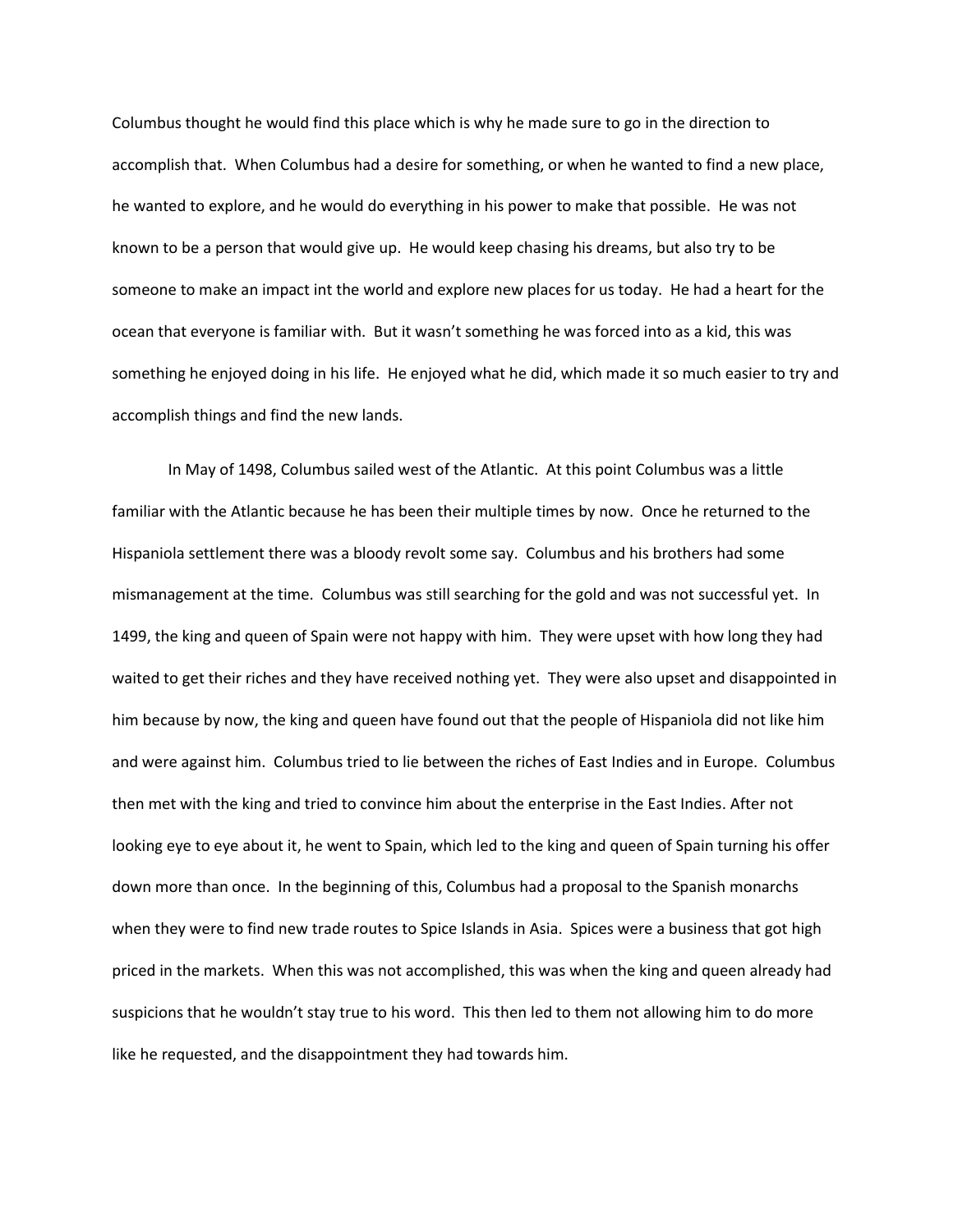In 1500 Christopher Columbus got kicked out by the appointed administrators. He was arrested for treating the people very poorly and then removed from Hispaniola. He returned to Spain in chains and kept there. When Christopher Columbus was frustrated because he couldn't find the gold, he took it out on the people in Hispaniola. So, getting arrested for it was what he did deserve. Later, in 1502 Christopher Columbus got out of jail, and he got banned from his title. His name was no longer looked at the same. Some people looked down on him instead of what they used to do and looked up to him as a leader. Columbus then sailed the Atlantic one last time. In 1503 he took three of his ships to go to Santo Domingo for some repairs for the ships. After that, he planned to sail to Spain. According to his calculations his men thought Hispaniola was west of them. But he was sure it was more to the northeast of them, so they took that route. By 1504 Christopher Columbus had accomplished his round trip between Spain and America. His round trip went from 1492 to 1504. After Columbus great round trip, he was getting to an older age and not at his fullness of health. He was at the point where his eyes were so inflamed that he could barely read out of them. This led to him having trouble doing what he did best which was sailing the ocean. This eye problem he had was what people think to be arthritis or Reiters syndrome. Before Columbus got to the point where he could not read or write anymore like he used to, he wrote a letter to the king and queen explaining his discoveries and what he had accomplished over the years. The king Ferdinand and queen Isabella were the king and queen who helped him in the beginning of his journey by funding him money for his travel and the supplies he needed for that round trip. Columbus died two years later in May of 1506.

This did not end his legacy though. Still to this day, Christopher Columbus is still brought up in schools and for example is very important in our history. Columbus found new places and learned so much about sailing and the oceans. He had an incredible job and was good at sailing. He had a hard life but always made a way to overcome the difficult times. Christopher Columbus had people debating on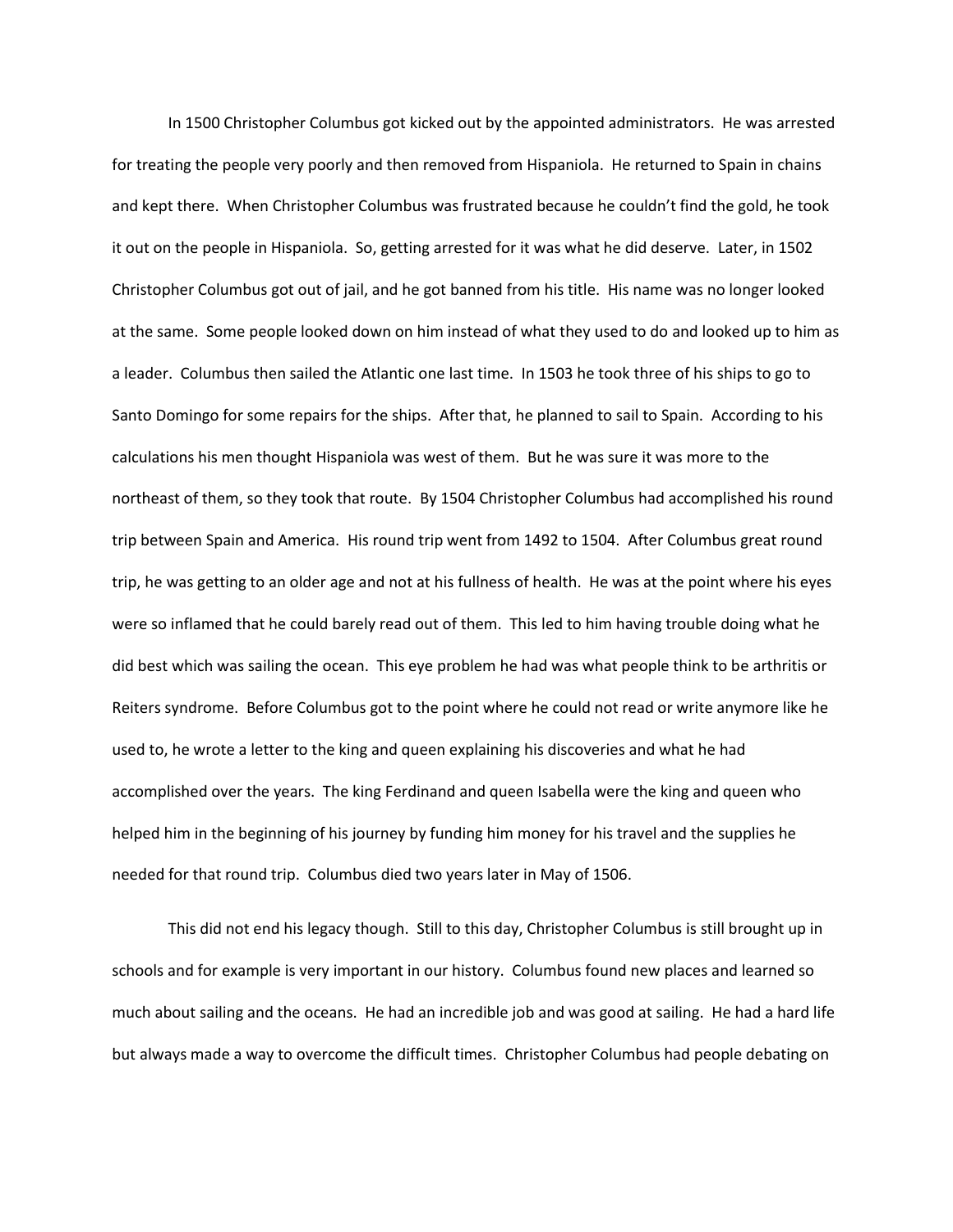whether he would be able to accomplish his round trip. Some people doubted him, and many were unsure, but he did accomplish it with success.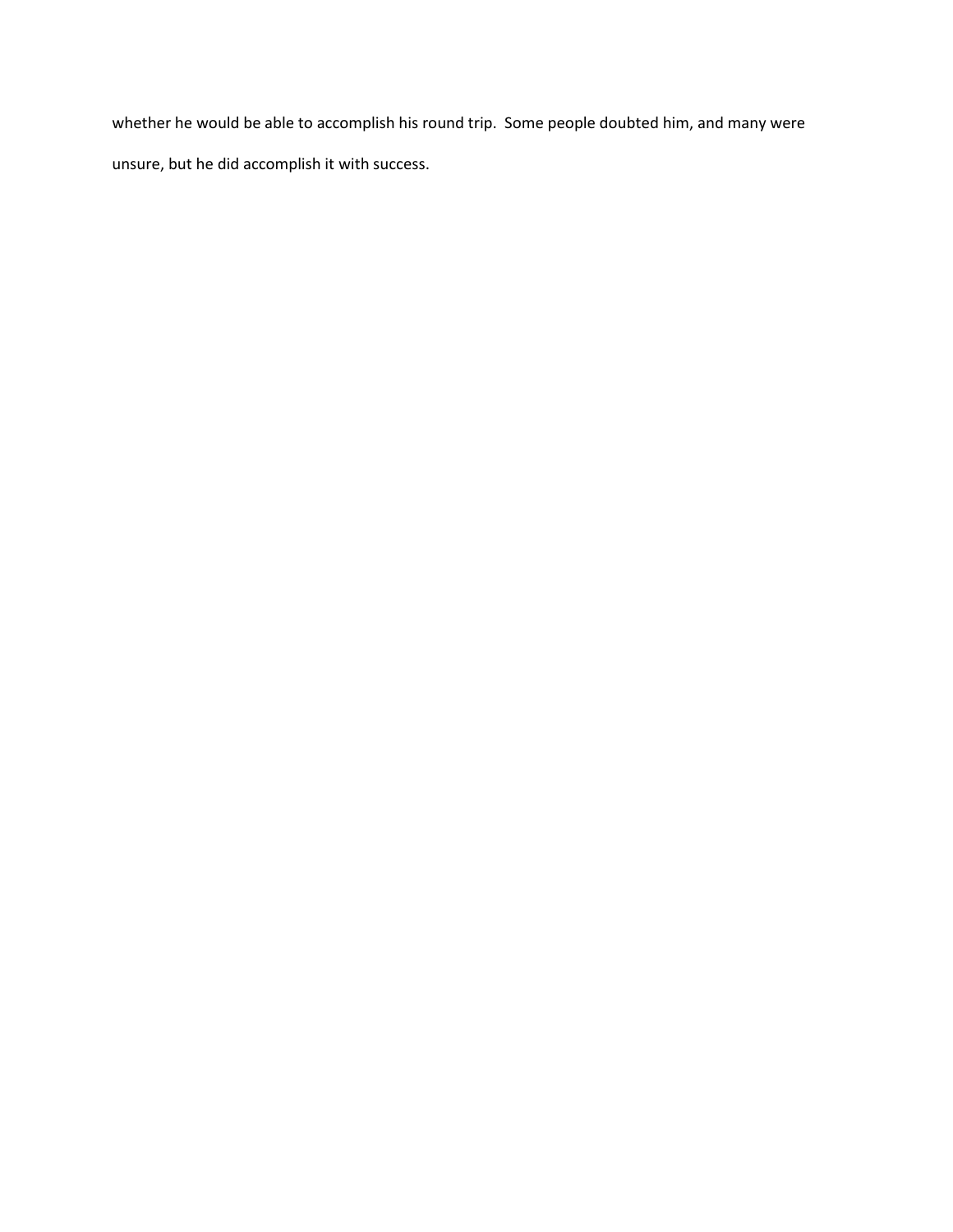## Process paper

## How did you choose your topic and how does it relate to the annual theme?

I found this topic in class when we were going over the papers with all the topics we could choose from. Yes, it clearly does because it was on the paper of options we could choose from, also for debate people questioned Christopher Columbus on whether he would be able to sail across the ocean and discover new places. For diplomacy, it relates to the theme because Christopher Columbus met different people in all different places and made peace with them.

## How did you conduct your research?

I looked up different information that pertains to my topic and read about his travels and the many things he did.

## How did you create your project?

I created my project by deciding I wanted to write a paper about Christopher Columbus's life.

What is your historical argument?

Christopher Columbus was a brave guy and loved to explore new places.

In what ways is your topic significant in history?

I think its significant in our history today because of the many things he accomplished in his life here. He traveled around the world and discovered places for us. He went on missions to find new things and make his discovery extraordinary.